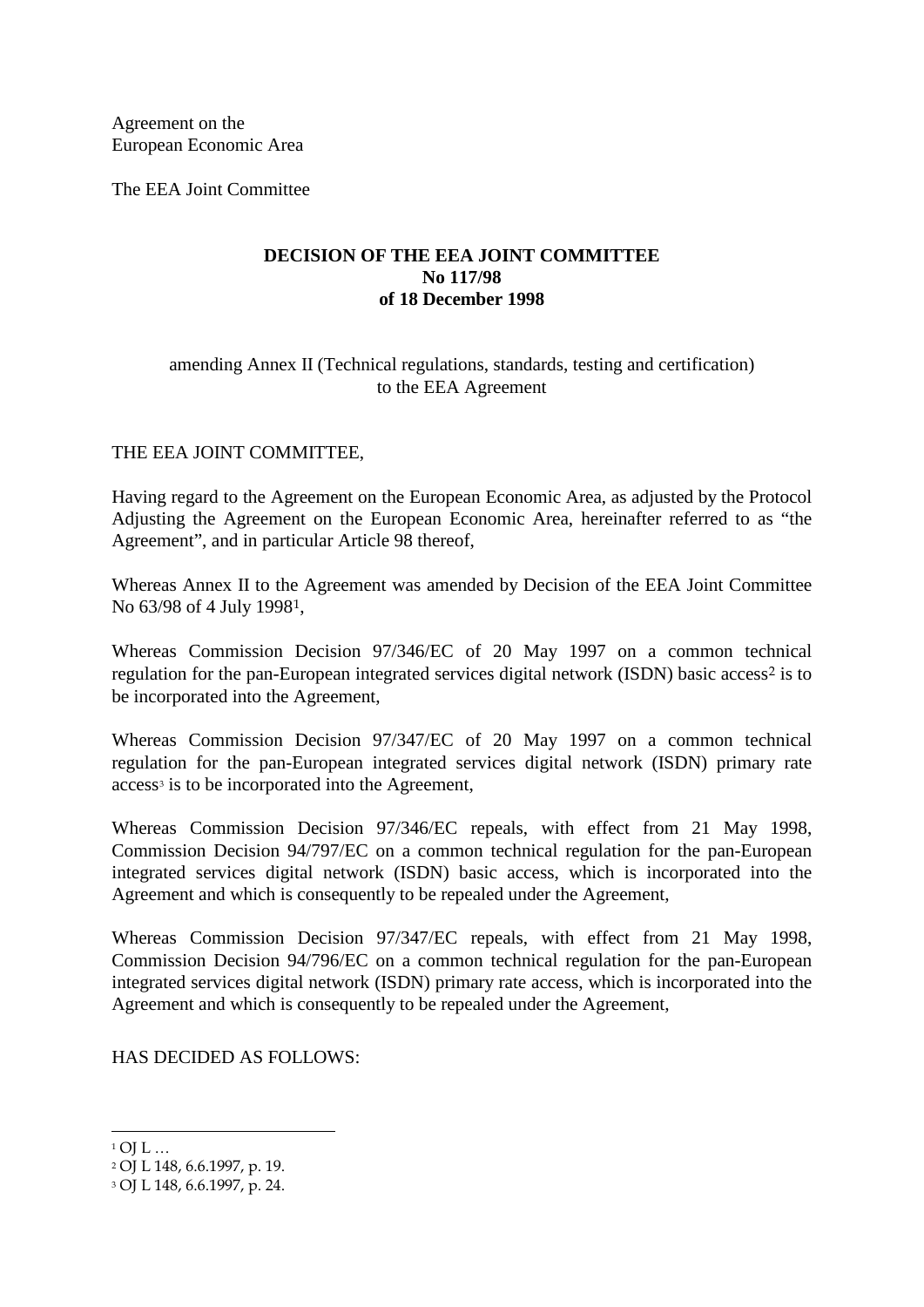### Article 1

The following points shall be inserted after point 4zd. (Commission Decision 97/525/EC) in Chapter XVIII of Annex II to the Agreement:

- "4ze. **397 D 0346:** Commission Decision 97/346/EC of 20 May 1997 on a common technical regulation for the pan-European integrated services digital network (ISDN) basic access (OJ L 148, 6.6.1997, p. 19).
- 4zf. **397 D 0347:** Commission Decision 97/347/EC of 20 May 1997 on a common technical regulation for the pan-European integrated services digital network (ISDN) primary rate access (OJ L 148, 6.6.1997, p. 24)."

#### Article 2

The texts of point 4f. (Commission Decision 94/796/EC) and point 4g. (Commission Decision 94/797/EC) in Chapter XVIII of Annex II to the Agreement shall be deleted.

### Article 3

The texts of Commission Decisions 97/346/EC and 97/347/EC in the Icelandic and Norwegian languages, which are annexed to the respective language versions of this Decision, are authentic.

### Article 4

This Decision shall enter into force on 19 December 1998, provided that all the notifications under Article 103(1) of the Agreement have been made to the EEA Joint Committee.